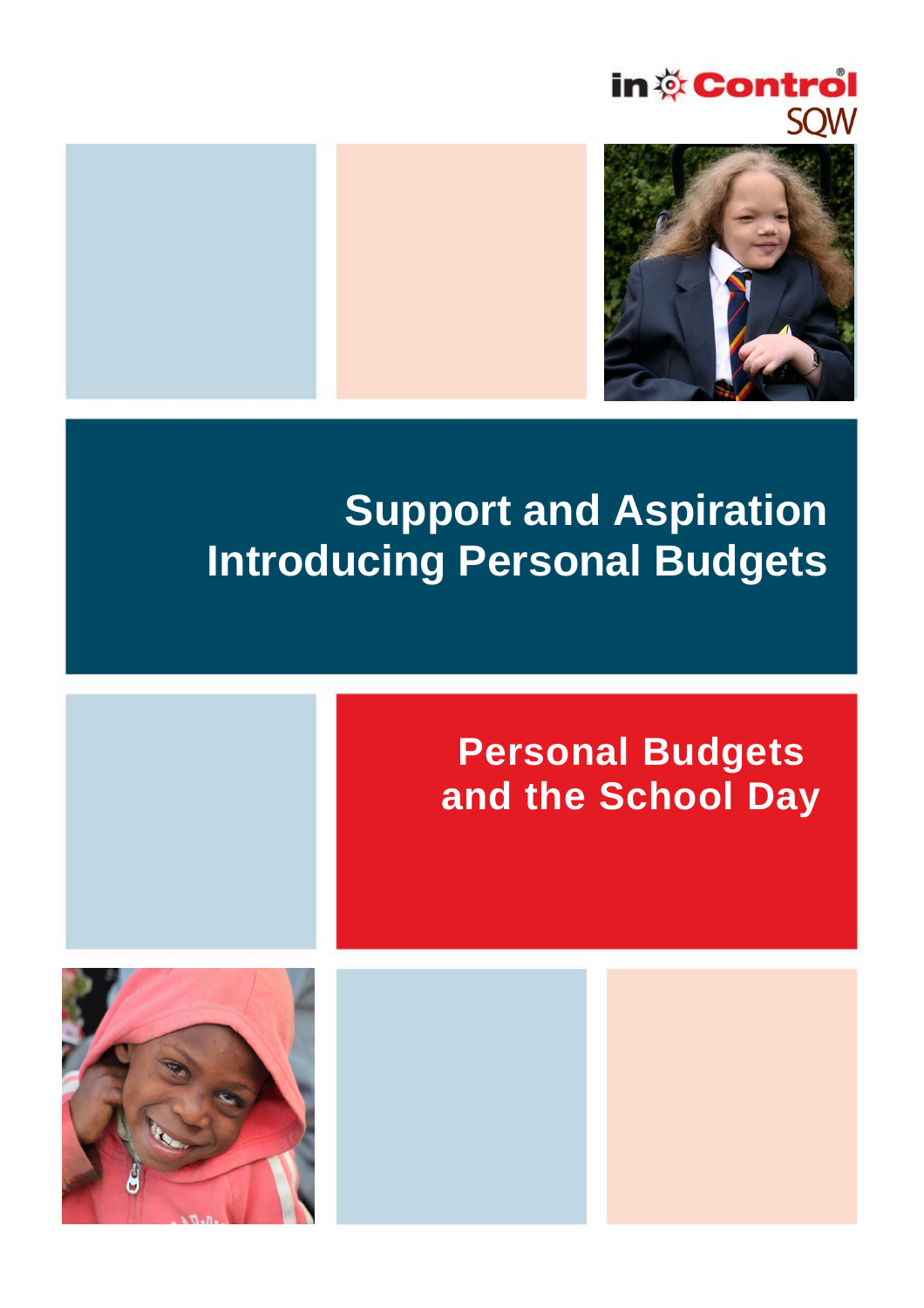## **Support and Aspiration, Introducing Personal Budgets**

## **Personal Budgets and the School Day**

This briefing focuses on how personal budgets can play a part in supporting a child or young person during the school day. It provides examples to illustrate how personal budgets can work, and the benefits they can bring, as a basis for people to explore how personal budgets can be used to support other children and young people.

Written in partnership with NASEN, this paper highlights specific issues with regard to the introduction of personal budgets as part of the wider SEND reforms. It has been produced to complement the Support and Aspiration, Introducing personal Budgets <sup>1</sup>implementation guidance co-written by In Control and SQW with the support of the Department for Education

### **What is a personal budget?**

The draft SEN Code of Practice defines a personal budget as an amount of money identified by the local authority to deliver parts of the provision set out in an Education Health and Care plan (EHC). Families will be able to request a personal budget as part of the planning process, i.e. when a local authority is drawing up an EHC plan or at the annual review.

#### **A family can decide how they want it to be managed:**

- As a direct payment. The funding coming direct to the family who will manage it to deliver support as set out in the EHC plan.
- As an 'organised budget' where the local authority manages the budget for the family.
- By a provider (for example a school or voluntary service).
- Or as a mix of the three options above.

A personal budget can include funding from education, health and social care. In education, a personal budget will be available where support provided by the school/college (including any special educational provision as set out in the local offer) cannot meet the student's support needs. The funding for this element of the personal budget will come from the local authority's 'high needs block'.

Some children and young people may also have a personal budget that includes funding from social care and/or for health services; in these cases it will be possible to bring the funding together to use as a single budget focused on holistic and child/family centred support to meet needs and outcomes.

Schools or colleges can choose to contribute some of their own budget to a child or young person's personal budget.

 $\overline{\phantom{a}}$ 1 Support and Aspiration, introducing personal budgets, Craston, M and Crosby, N. In Control and SQW, October 2013 [http://www.in-control.org.uk/what-we-do/children-and-young-people/publications/children's](http://www.in-control.org.uk/what-we-do/children-and-young-people/publications/children)[programme-publications/support-and-aspiration-introducing-personal-budgets.aspx](http://www.in-control.org.uk/what-we-do/children-and-young-people/publications/children)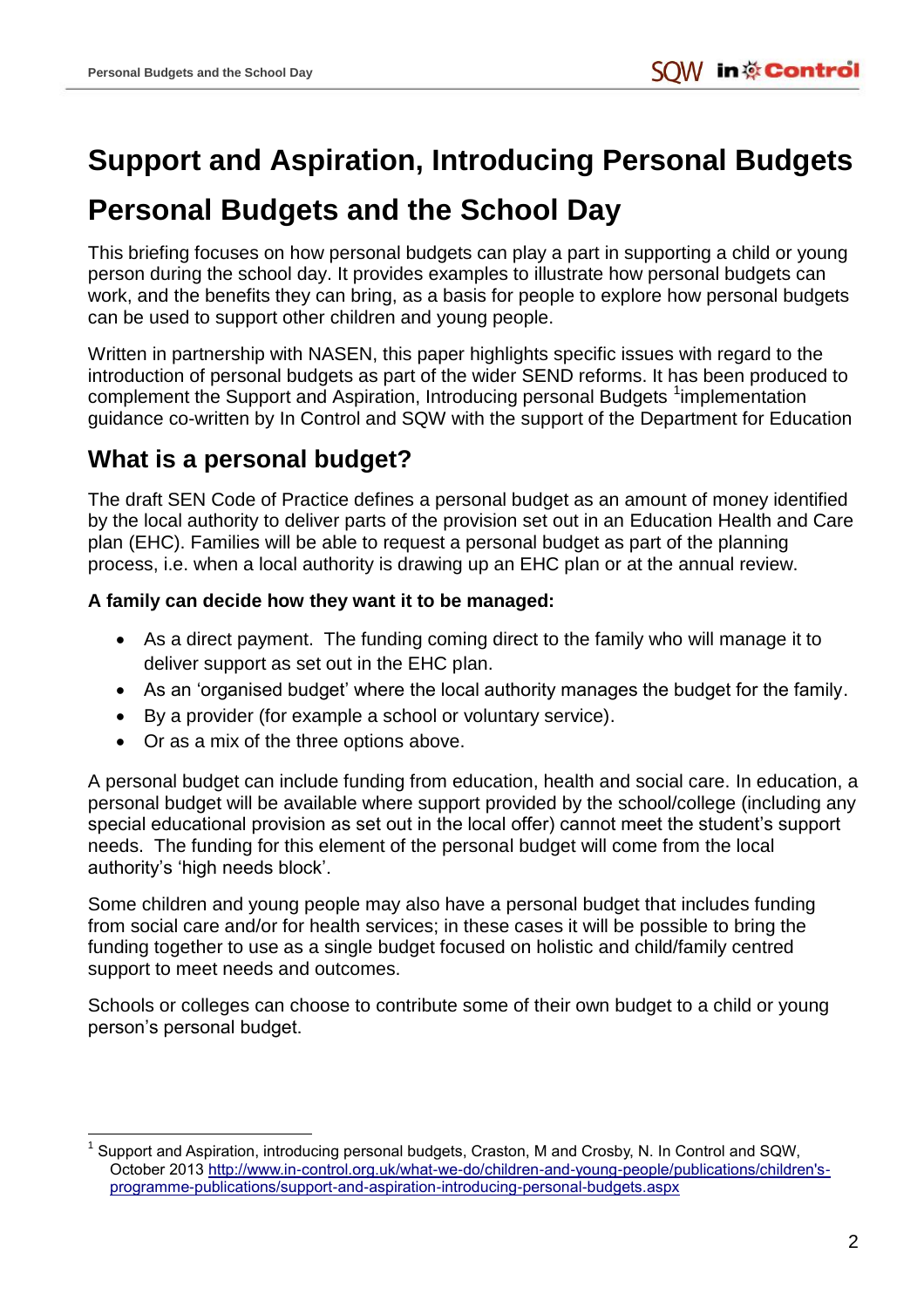#### **The Pathfinder programme has highlighted the potential for personal budgets to deliver positive outcomes by helping to support pupils and students at school or college – their experience has highlighted that:**

- Improving educational attainment, inclusion and participation in learning activities and the wider life of the school is not only down to personalising support and learning; it is down to whole school approaches, increased awareness and understanding of the challenges some pupils and students have and a 'welcoming' attitude to pupils and students with diverse abilities and skills.
- A person centred approach to planning support focuses on the many different ways a pupil or student may be supported to participate, achieve and enjoy life at school or college, which may include the use of personalised funding:
	- o Personal budgets more widely have offered families a much greater opportunity to get more involved in how their son or daughter is supported.
	- o Discussions between families and schools about a possible personal budget (as noted on the SEND Pathfinder pages) can yield positive developments for all parties; families have become much more aware of daily life for their son or daughter at school and schools have become far more aware of the daily life of the child/young person and family.
- It is important to be clear upfront about any possible personal budget; all parties need to know what may be available so that it can be used flexibly and creatively when it comes to putting the detail in to the plan.
	- o Schools and colleges are well placed to manage a personal SEN budget for a pupil or student; there are examples of this already including where a school is managing a jointly funded personal budget from education and social care as a holistic support package for a family.

## **An example**

A head teacher and parent reflect on the discussion about personal SEN budgets at a mainstream school in West Sussex; this discussion was part of the work of the West Sussex SEND Pathfinder trialling personal SEN budgets, the discussion is ongoing about the use of small personal SEN budget focused on 'improving communication'.

#### **Reflections from the head teacher**

We worked closely with four families to try out ideas around personal budgets.

The initial debate was challenging because it gave us an active forum to discuss deep issues about how we plan for the whole of a young person's experience in school and at the boundaries between home and school. When we looked at what might be improved using a personal budget it made us think about what we do with the core provision. I believe that this has helped us to improve the school's practice for all of our students with Special Educational Needs and Disabilities.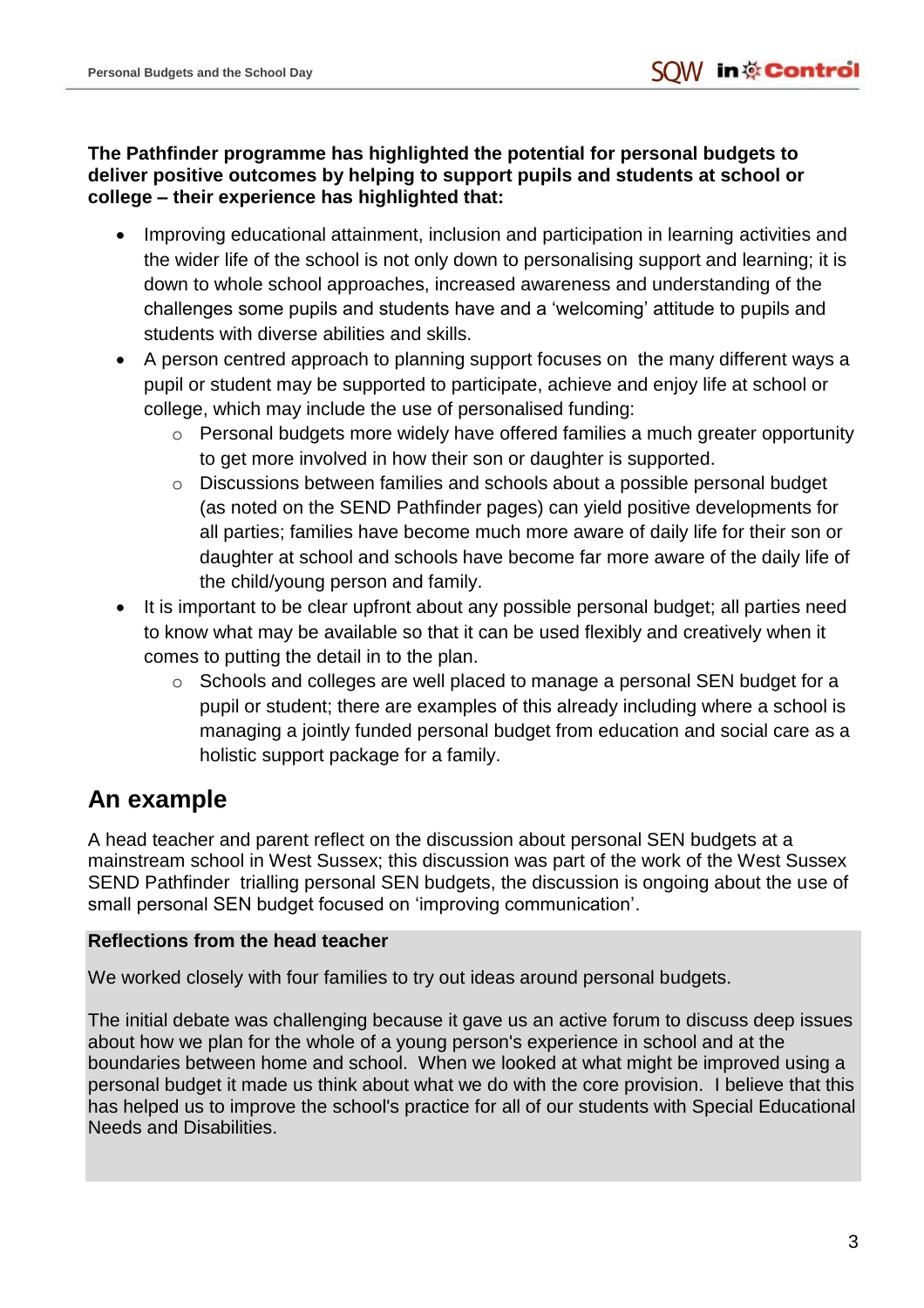#### **Reflections from a parent**

Doing our best to meet Jim and Peter's needs holistically, (physically, socially, emotionally and educationally) has been challenging as daily life sometimes does not allow us to focus on the extra things that are truly important in life for now and the future.

The personal budget for us has helped tremendously for our young men. We have twin 16 year olds. Finding creative solutions has been exciting and we've felt for the first time supported in finding solutions. I had someone with me making the plan that did not focus on needs alone.

Regarding school I always found it challenging when going into Annual Review meetings. I was 'defensive' but also ready to 'challenge'.

Sitting at a table having open and honest conversations, discussing things also from the school's perspective have allowed personalisation for our young men with mutual respect. Initially the school were concerned at how much money it would cost them. Surprisingly, it is mostly about good practice and getting closer to inclusion by simple strategies and changing the way young people/ children with learning difficulties and disabilities are viewed in the mainstream setting.

Jim and Peter's last Annual Review meetings were the best I had experienced in nearly 5 years at school. I found I was listened to and respected. This calmed me giving the result of an amicable and easier meeting.

These reflections come from people involved a pathfinder activity which set out to support four young people and their families and a mainstream school. Other pathfinder examples of where personal budgets have added to what is being offered through a school include:

- An iPad for a young girl which is focused on improving communication skills.
- Personal budgets being used as direct payments to support young people to access/trial different work experience opportunities or activities.
- A school releasing some funding enabling a family to employ a joined up support team (including support at school) for a young woman with complex health support needs.
- A school managing a joint funded personal budget delivering a continuity of support between school and home including over the school holidays.

#### **Common questions about personal budgets and education**

**Schools and colleges are commissioned / receive funding to provide an identified level of additional support to pupils and students with additional learning support needs / identified learning difficulties……where do personal SEN budgets fit?** 

Personal budgets are made available in addition to the support the school or college provides as part of the local offer. Personal budgets can be made available by a school or college if, through a person centred planning approach it is clear that this may be the best way to meet identified needs and outcomes.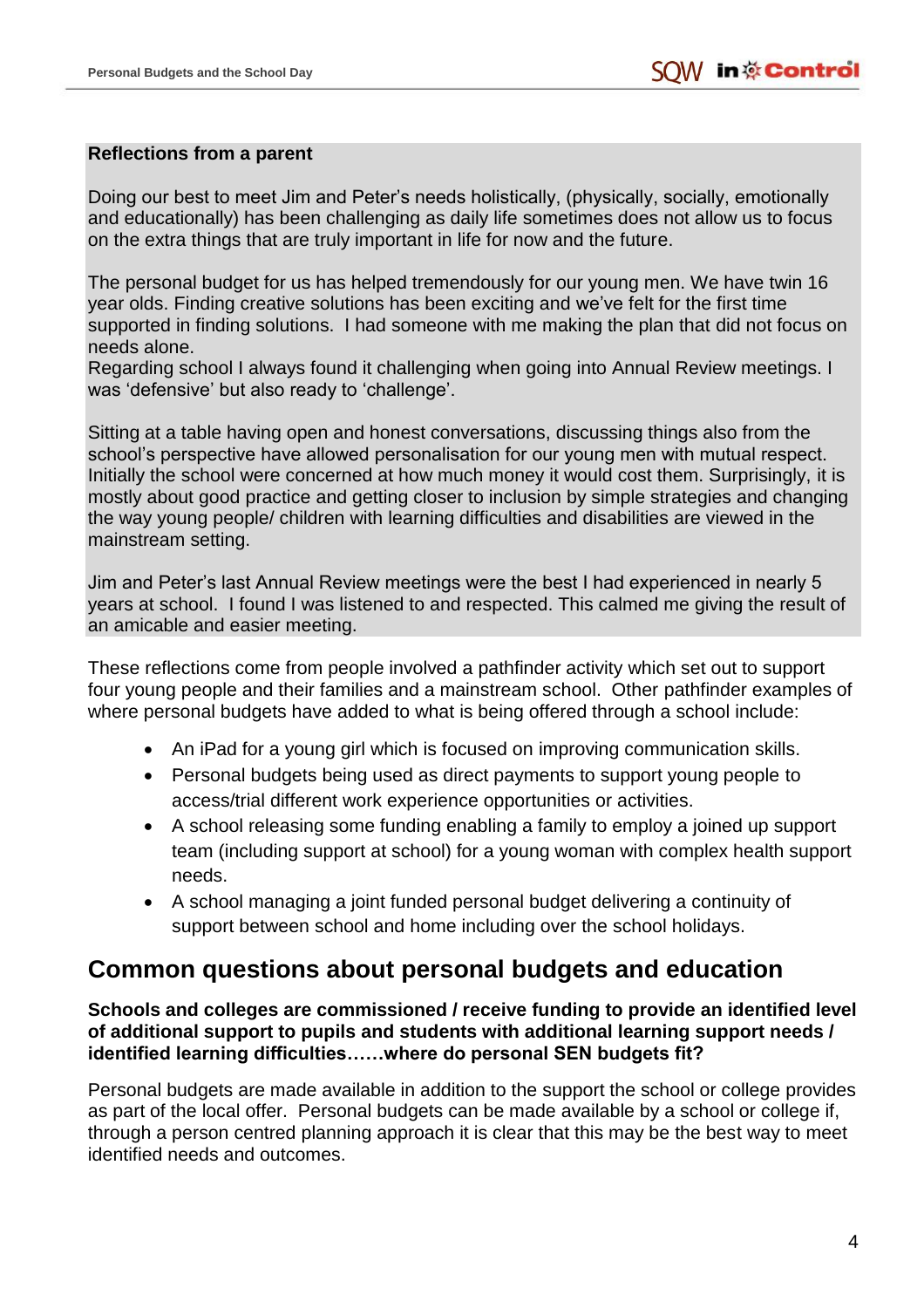#### **Families can ask to take all or part of a personal budget as a direct payment…..how would this work when this then funds support to a pupil or student whilst attending school or college?**

The school or college must agree with plans to support a child or young person through the use of a direct payment where it is used to for equipment or a service that will be used or delivered on their premises.

#### **Will every child or young person with an EHC Plan have a personal SEN budget? And if so won't this take funding away from schools….and make things even more confusing for families and others?**

No, not every child or young person with an EHC Plan will have a personal budget; firstly personal budgets are an option for families and secondly the scope of personal budgets will reflect local commissioning arrangements and will not normally be used for services that a school or college provides, from its own budget, as part of the local offer. In practice this means that parents will need to be made aware that the scope for a personal budget will differ depending on school placement. It may be that the setting already provides the specialist provision required and in such a case a personal budget would not be available. *.*

#### **What would happen if the family have a personal SEN budget but they and the school can't agree on the best way to use it?**

How a personal budget will be used to meet support needs and outcomes and how a personal budget will be managed will be part of drawing up an EHC plan. An EHC plan can only go 'live' when all parties agree.

## **Summary / Conclusion**

- THE EHC plan will set out how a personal budget is going to be used to deliver support and outcomes.
- A school or college can release funding from its own budget and contribute to a personal budget if it chooses to.
- Personal budgets are allocated individually to children and young people where their needs cannot be met by the support the school normally provided by the school (as set out in the local offer and including any specialist support it provides).
- The education element of a personal budget will be allocated from the local authorities 'high needs block' of funding.
- The use of personal budgets should be informed by a person centred approach to planning hence ensuring that any personal budget is used in the most appropriate and efficient way.
- The whole approach needs to be simple, child and young person centred and to be focused on improving outcomes.